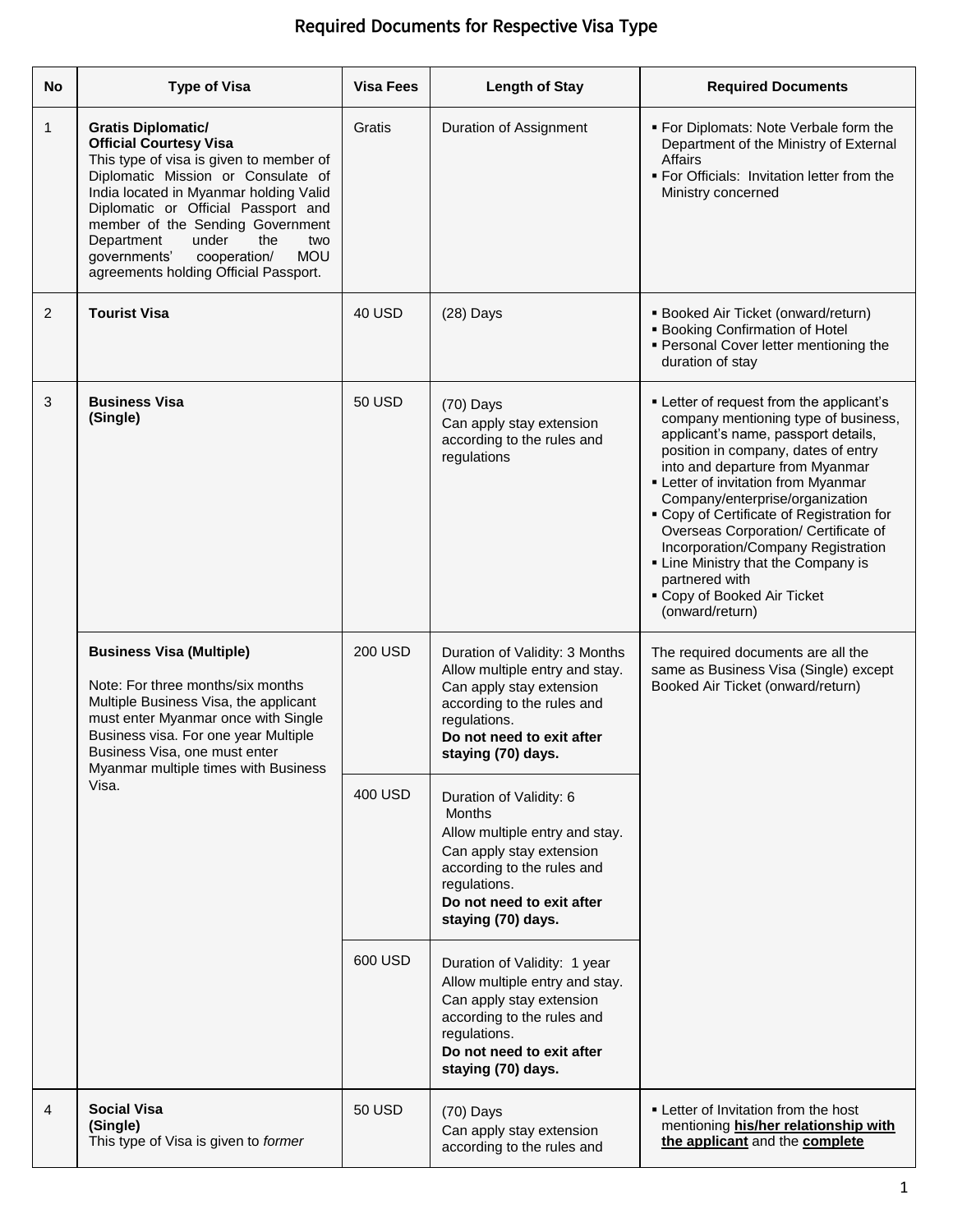|   | Myanmar citizens/residents, their<br>family members and also, family<br>members/ relatives of Myanmar<br>citizens.                                                                                                                                                                  |                | regulations.                                                                                                                                                                                            | address where the applicant will stay<br>• Copy of ID/National Registration Card<br>of (NRC) of the host<br>. Family registration list of the host<br>• Personal Cover letter mentioning the<br>relationship with the host, and duration<br>of stay<br>• Copy of Booked Air Ticket<br>(onward/return) |
|---|-------------------------------------------------------------------------------------------------------------------------------------------------------------------------------------------------------------------------------------------------------------------------------------|----------------|---------------------------------------------------------------------------------------------------------------------------------------------------------------------------------------------------------|-------------------------------------------------------------------------------------------------------------------------------------------------------------------------------------------------------------------------------------------------------------------------------------------------------|
|   | <b>Social Visa</b><br>(Multiple)<br>Note: For three months/six months<br>Multiple Social Visa, the applicant<br>must enter Myanmar once with Single<br>Social visa. For one year Multiple<br>Social Visa, one must enter Myanmar<br>multiple times with Social Visa.                | <b>150 USD</b> | Duration of Validity: 3 Months<br>Allow multiple entry and stay.<br>Can apply stay extension<br>according to the rules and<br>regulations.<br>Do not need to exit after<br>staying (70) days.           | The required documents are the same<br>as Social Visa (Single) except Booked<br>Air Ticket (onward/return)                                                                                                                                                                                            |
|   |                                                                                                                                                                                                                                                                                     | 300 USD        | Duration of Validity: 6<br><b>Months</b><br>Allow multiple entry and stay.<br>Can apply stay extension<br>according to the rules and<br>regulations.<br>Do not need to exit after<br>staying (70) days. |                                                                                                                                                                                                                                                                                                       |
|   |                                                                                                                                                                                                                                                                                     | 450 USD        | Duration of Validity: 1 year<br>Allow multiple entry and stay.<br>Can apply stay extension<br>according to the rules and<br>regulations.<br>Do not need to exit after<br>staying (70) days.             |                                                                                                                                                                                                                                                                                                       |
| 5 | <b>Religious Visa</b><br>(Single)<br>This type of visa is given to the<br>applicant who wants to undertake a<br>meditation course at Meditation center<br>in Myanmar.                                                                                                               | 50 US          | $(70)$ Days<br>Can apply stay extension<br>according to the rules and<br>regulations.                                                                                                                   | . Invitation/Sponsorship letter from the<br><b>Meditation Center</b><br>• Certificate of Registration of the<br><b>Meditation Center</b><br>• Personal Cover letter<br>• Booked Air Ticket (onward/return)                                                                                            |
|   | <b>Religious Visa (Multiple)</b><br>Note: For three months/six months<br>Multiple Religious Visa, the applicant<br>must enter Myanmar once with Single<br>Religious visa. For one year Multiple<br>Religious Visa, one must enter<br>Myanmar multiple times with Religious<br>Visa. | <b>150 USD</b> | Duration of Validity: 3 Months<br>Allow multiple entry and stay.<br>Can apply stay extension<br>according to the rules and<br>regulations.<br>Do not need to exit after<br>staying (70) days.           | The required documents are the same<br>as Religious Visa (Single) except<br>Booked Air Ticket (onward/return).                                                                                                                                                                                        |
|   |                                                                                                                                                                                                                                                                                     | 300 USD        | Duration of Validity: 6<br><b>Months</b><br>Allow multiple entry and stay.<br>Can apply stay extension<br>according to the rules and<br>regulations.<br>Do not need to exit after<br>staying (70) days. |                                                                                                                                                                                                                                                                                                       |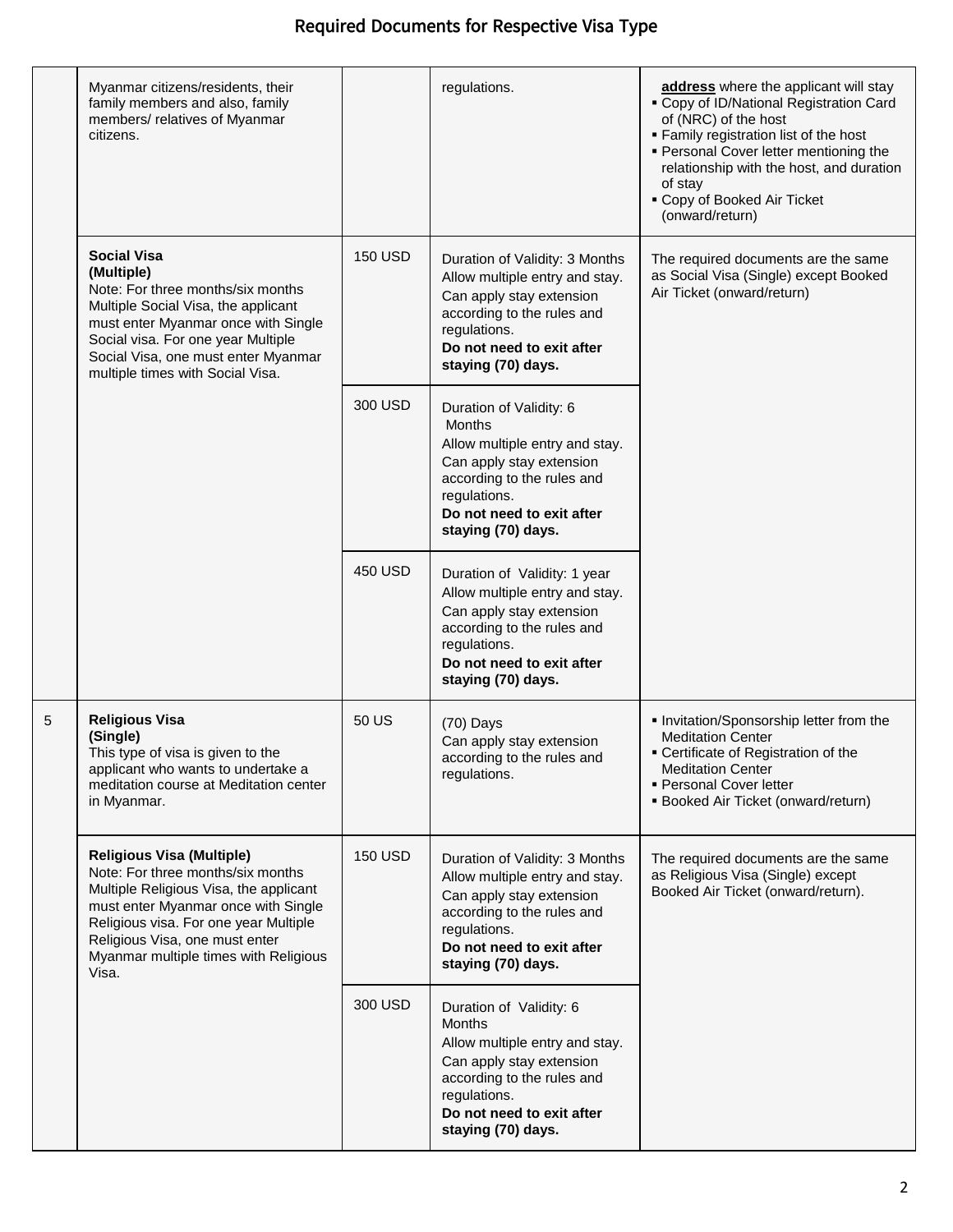|                |                                                                                                                                                                                                                                                                                | 450 USD        | Duration of Validity: 1 year<br>Allow multiple entry and stay.<br>Can apply stay extension<br>according to the rules and<br>regulations.<br>Do not need to exit after<br>staying (70) days.             |                                                                                                                                                                                                                                                                                     |
|----------------|--------------------------------------------------------------------------------------------------------------------------------------------------------------------------------------------------------------------------------------------------------------------------------|----------------|---------------------------------------------------------------------------------------------------------------------------------------------------------------------------------------------------------|-------------------------------------------------------------------------------------------------------------------------------------------------------------------------------------------------------------------------------------------------------------------------------------|
| 6              | <b>Transit Visa</b>                                                                                                                                                                                                                                                            | 20 USD         | 24 Hours                                                                                                                                                                                                | Air Ticket of onward journey                                                                                                                                                                                                                                                        |
| $\overline{7}$ | <b>Official Visa</b><br>(Single)<br>This type of Visa is given to the<br>applicants holding service/Laissez<br>Passer/official passports from<br>International Organizations (UN), and<br>the other organizations registered<br>under Myanmar Association<br>Registration Law. | <b>50 USD</b>  | $(70)$ Days<br>Can apply stay extension<br>according to the rules and<br>regulations.                                                                                                                   | • Recommendation letter from Focal<br>Ministry/Organization in Myanmar<br>• Cover letter from the sending<br>Organization<br><b>Booked Air Ticket (onward/ return)</b><br>• Personal Cover letter mentioning the<br>position in the organization, business,<br>and duration of stay |
|                | <b>Official Visa</b><br>(Multiple)<br>Note: For three months/six months<br>Multiple Official Visa, the applicant<br>must enter Myanmar once with Single<br>Official visa. For one year Multiple<br>Official Visa, one must enter Myanmar<br>multiple times with Official Visa. | <b>200 USD</b> | Duration of Validity: 3 Months<br>Allow multiple entry and stay.<br>Can apply stay extension<br>according to the rules and<br>regulations.<br>Do not need to exit after<br>staying (70) days.           | The required documents are the same<br>as Official Visa (Single).                                                                                                                                                                                                                   |
|                |                                                                                                                                                                                                                                                                                | 400 USD        | Duration of Validity: 6<br><b>Months</b><br>Allow multiple entry and stay.<br>Can apply stay extension<br>according to the rules and<br>regulations.<br>Do not need to exit after<br>staying (70) days. |                                                                                                                                                                                                                                                                                     |
|                |                                                                                                                                                                                                                                                                                | 600 USD        | Duration of Validity: 1 year<br>Allow multiple entry and stay.<br>Can apply stay extension<br>according to the rules and<br>regulations.<br>Do not need to exit after<br>staying (70) days.             |                                                                                                                                                                                                                                                                                     |
| 8              | <b>Employment Visa</b><br>This type of visa is given to the<br>applicant who is employed by<br>Myanmar Company.                                                                                                                                                                | <b>50 USD</b>  | $(70)$ Days<br>Can apply stay extension<br>according to the rules and<br>regulations.                                                                                                                   | • Personal Cover letter mentioning type<br>of business and position in company<br>- Letter of invitation from Myanmar<br>Company/enterprise/organization<br>• Copy of Myanmar Company<br>Registration Certificate/ Certificate of<br>Incorporation                                  |
| 9              | <b>Education Visa (Single)</b><br>This type of visa is given to<br>teachers/Visiting Lecturer/ Visiting<br>Professor/ Scholars/Fellows and<br>students who are invited by the<br>Universities under the Ministry of<br>Education in Myanmar.                                   | 50 USD         | Duration of (90) Days<br>Can apply stay extension<br>according to the rules and<br>regulations.                                                                                                         | • Letter of invitation from the Ministry/<br>Universities or Schools in Myanmar<br>mentioning the duration of stay<br>• Personal Cover Letter<br>• Letter of recommendation from the<br>University that the applicant belongs to                                                    |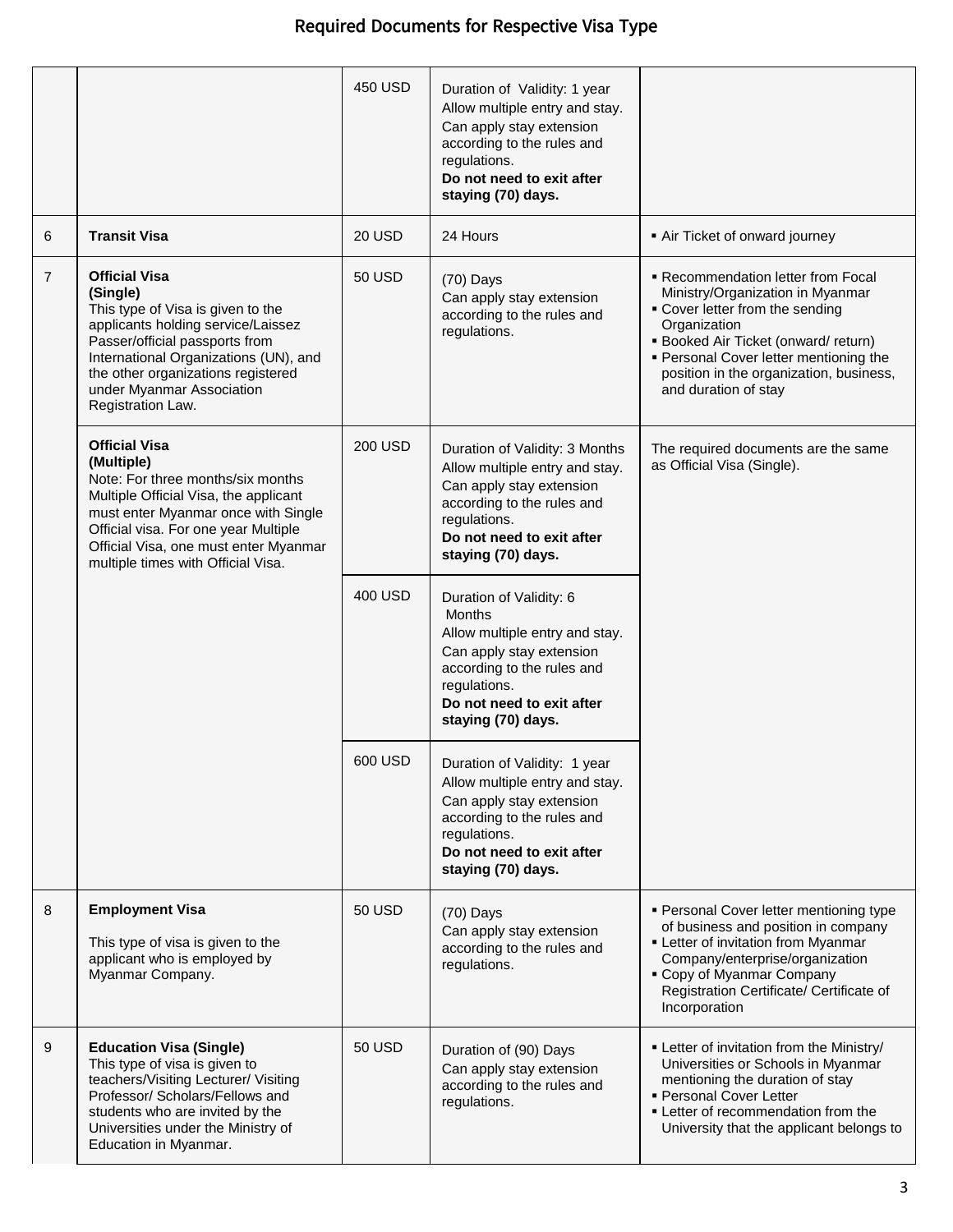|    | <b>Education Visa (Multiple)</b>                                                                                                                                                                                                                                                               | <b>160 USD</b> | Duration of Validity: 1 year<br>Allow multiple entry and stay.<br>Can apply stay extension<br>according to the rules and<br>regulations.<br>Do not need to exit after<br>staying (90) days.   | The required documents are the same<br>as Education Visa (Single).                                                                                                                                                                                                                                                                                                                                                                                                                                               |
|----|------------------------------------------------------------------------------------------------------------------------------------------------------------------------------------------------------------------------------------------------------------------------------------------------|----------------|-----------------------------------------------------------------------------------------------------------------------------------------------------------------------------------------------|------------------------------------------------------------------------------------------------------------------------------------------------------------------------------------------------------------------------------------------------------------------------------------------------------------------------------------------------------------------------------------------------------------------------------------------------------------------------------------------------------------------|
| 10 | <b>Journalist Visa</b><br>This type of visa is for the applicant<br>who is travelling to Myanmar for Media<br>purpose.<br>Note: for TV program, documentary<br>and filming, one need to<br>get<br>of<br>permission<br>Ministry<br>from<br>Information<br>through<br>agency<br>(Myanmar branch) | 40 USD         | 28 Days                                                                                                                                                                                       | . Duration of Stay and detailed trip plan<br>(areas/town intended to visit)<br>• Contact Person in Myanmar and<br>detailed about program (interview/<br>documentary/ filming, etc.)<br>• Letter of invitation (if one is invited by<br>a company or agency or organization)<br>· Personal Cover letter pledging not to<br>travel Restricted Areas<br>" recommendation from the Media<br>Agency that the applicant belongs to<br><b>Booked Air Ticket (onward/return)</b><br><b>Booking Confirmation of Hotel</b> |
| 11 | <b>Crew Visa (Single)</b>                                                                                                                                                                                                                                                                      | 50 USD         | $(90)$ Days<br>Can apply stay extension<br>according to the rules and<br>regulations.                                                                                                         | • Copy of Crew License<br>· Personal Cover letter                                                                                                                                                                                                                                                                                                                                                                                                                                                                |
|    | <b>Crew Visa (Multiple)</b>                                                                                                                                                                                                                                                                    | <b>160 USD</b> | Duration of Validity: 2 years<br>Allow multiple entry and stay.<br>Can apply stay extension<br>according to the rules and<br>regulations.<br>Do not need to exit after<br>staying (90) days.  | The required documents are the same<br>as Crew Visa (Single).                                                                                                                                                                                                                                                                                                                                                                                                                                                    |
| 12 | <b>Workshop / Seminar /</b><br><b>Meeting/Research Visa</b>                                                                                                                                                                                                                                    | 40 USD         | $(28)$ Days<br>Can apply stay extension<br>according to the rules and<br>regulations for Research<br>purpose, but other types<br>cannot apply.                                                | • Invitation letter for a certain<br>Workshop/Seminar/Meeting from<br>Focal Ministry/ Registered NGO in<br>Myanmar<br><b>Booked Air Ticket (onward/return)</b><br>• Personal Cover letter mentioning the<br>position in the organization, and<br>duration of stay                                                                                                                                                                                                                                                |
| 13 | <b>Entry Visa (For Diplomatic Guests)</b><br>(Single)                                                                                                                                                                                                                                          | 20 USD         | $(28)$ Days<br>Can apply stay extension<br>according to the rules and<br>regulations.                                                                                                         | . Note Verbale form the Department of<br>the Ministry of External Affairs                                                                                                                                                                                                                                                                                                                                                                                                                                        |
|    | <b>Entry Visa</b> (For Diplomatic<br><b>Guests) (Multiple)</b>                                                                                                                                                                                                                                 | 100 USD        | Duration of Validity: 3 Months<br>Allow multiple entry and stay.<br>Can apply stay extension<br>according to the rules and<br>regulations.<br>Do not need to exit after<br>staying (28) days. | . Note Verbale form the Department of<br>the Ministry of External Affairs                                                                                                                                                                                                                                                                                                                                                                                                                                        |
|    |                                                                                                                                                                                                                                                                                                | <b>200 USD</b> | Duration of Validity: 6<br>Months<br>Allow multiple entry and stay.                                                                                                                           | . Note Verbale form the Department of<br>the Ministry of External Affairs                                                                                                                                                                                                                                                                                                                                                                                                                                        |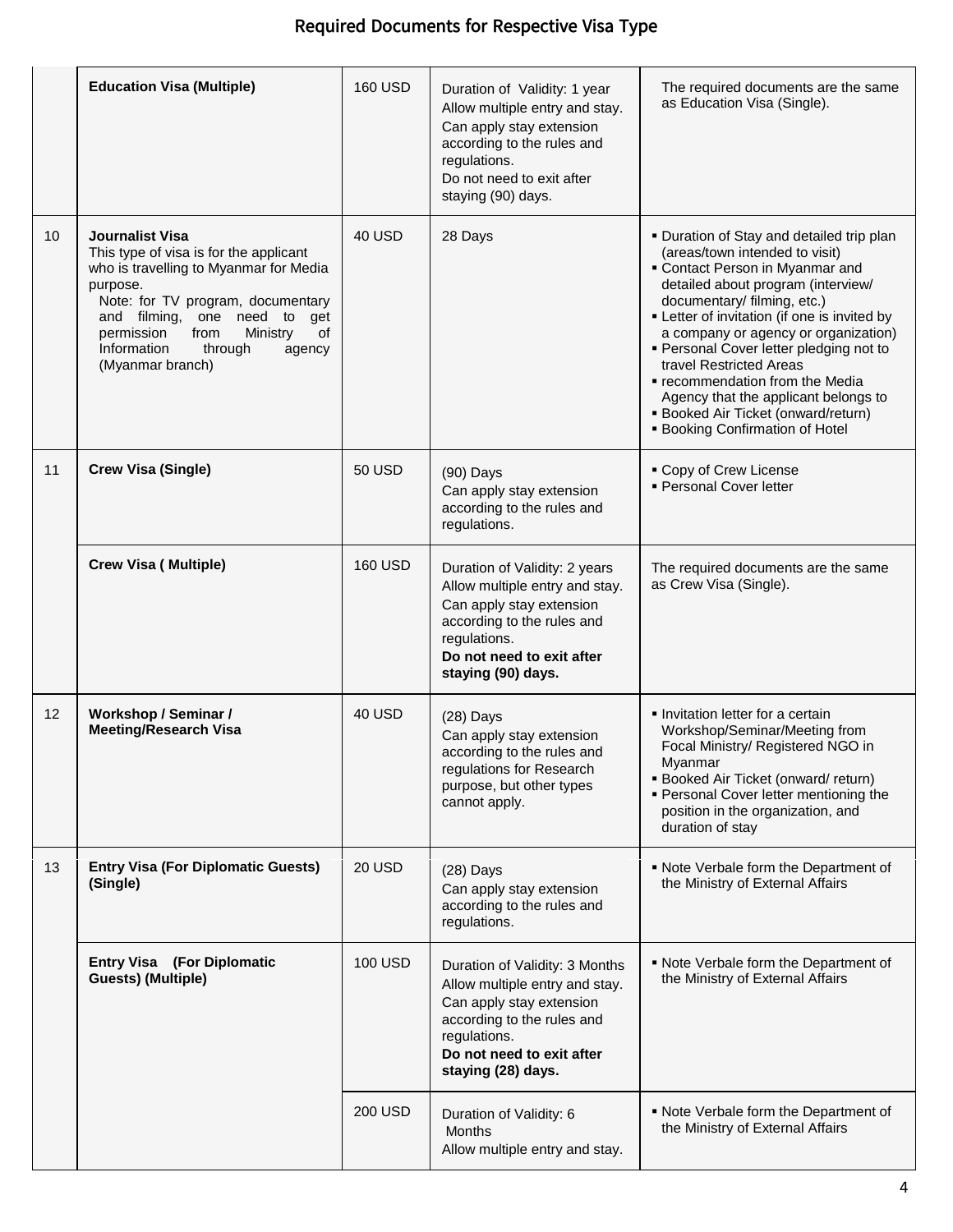|    |                                                                                                          |         | Can apply stay extension<br>according to the rules and<br>regulations.<br>Do not need to exit after<br>staying (28) days.                                                                     |                                                                           |
|----|----------------------------------------------------------------------------------------------------------|---------|-----------------------------------------------------------------------------------------------------------------------------------------------------------------------------------------------|---------------------------------------------------------------------------|
|    |                                                                                                          | 400 USD | Duration of Validity: 1 year<br>Allow multiple entry and stay.<br>Can apply stay extension<br>according to the rules and<br>regulations.<br>Do not need to exit after<br>staying (28) days.   | . Note Verbale form the Department of<br>the Ministry of External Affairs |
| 14 | <b>Entry Visa (For Non-</b><br>diplomatic Staff and their<br><b>Immediate Family</b><br>Members)(Single) | 20 USD  | $(28)$ Days<br>Can apply stay extension<br>according to the rules and<br>regulations.                                                                                                         | . Note Verbale form the Department of<br>the Ministry of External Affairs |
|    | Entry Visa (For Non-diplomatic Staff<br>and their Immediate Family<br><b>Members)( Multiple)</b>         | 60 USD  | Duration of Validity: 3 Months<br>Allow multiple entry and stay.<br>Can apply stay extension<br>according to the rules and<br>regulations.<br>Do not need to exit after<br>staying (28) days. | . Note Verbale form the Department of<br>the Ministry of External Affairs |
|    |                                                                                                          | 120 USD | Duration of Validity: 6 Months<br>Allow multiple entry and stay.<br>Can apply stay extension<br>according to the rules and<br>regulations.<br>Do not need to exit after<br>staying (28) days. | . Note Verbale form the Department of<br>the Ministry of External Affairs |
|    |                                                                                                          | 240 USD | Duration of Validity: 1 year<br>Allow multiple entry and stay.<br>Can apply stay extension<br>according to the rules and<br>regulations.<br>Do not need to exit after<br>staying (28) days.   | . Note Verbale form the Department of<br>the Ministry of External Affairs |

#### **Note: For all Visa type, the following documents are required:-**

- One copy of Entry Visa Application Form which has to be duly filled and signed by the applicant.
- Affix (2) recent photos of  $(1\frac{1}{2} \times 2)$  inches, white colour background.
- Valid passport [ **at least 6 months validity** ] and passport copy
- Demand draft (DD) of any Indian bank addressed to the account "Myanmar Embassy" (Not necessary for Gratis Visa Applicants)

**\*No Cash payment at the Embassy is acceptable and no extra-charges/ service fee is required.**